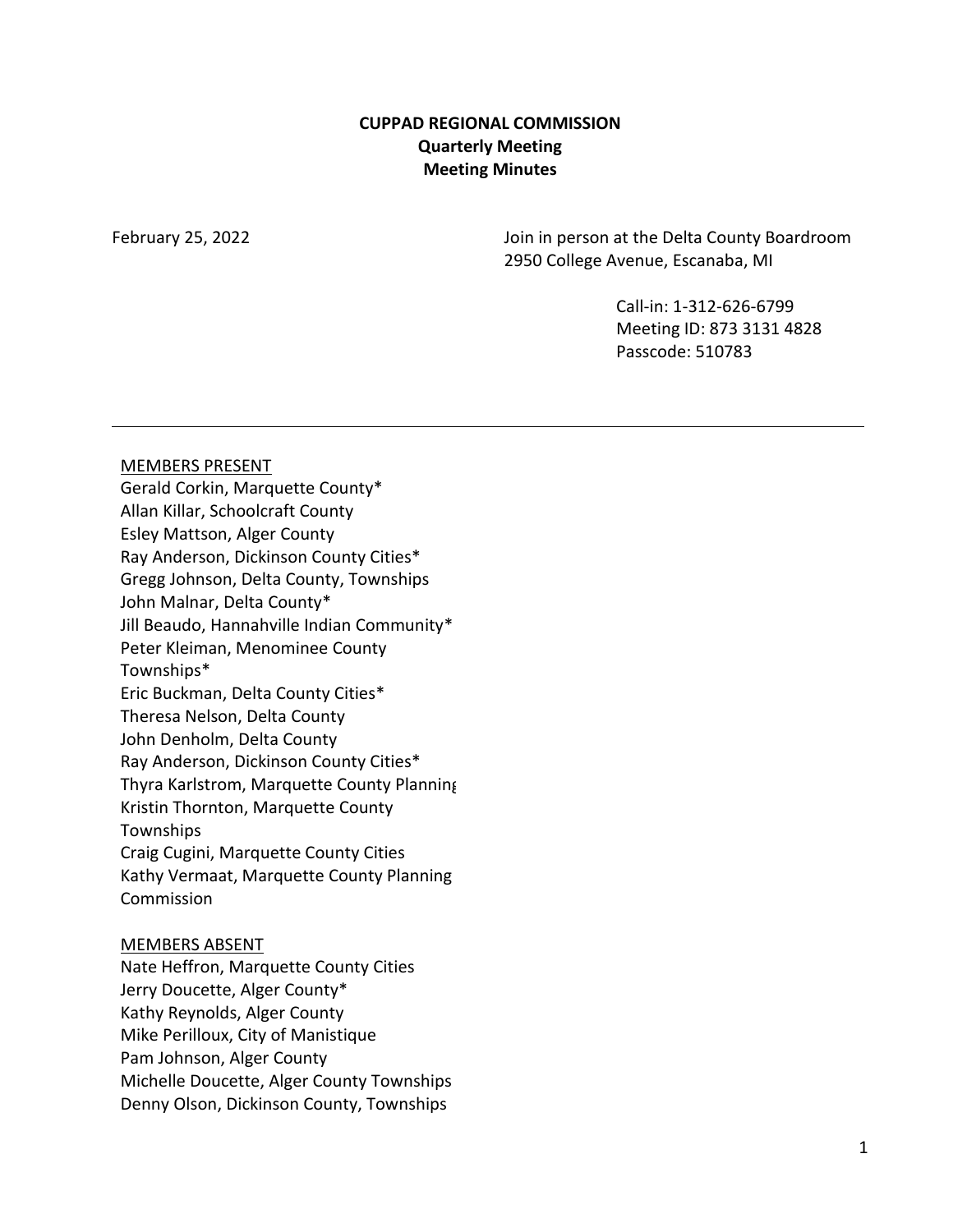Dan Rushford, Alger County village Eric Janofski, Carney Village

\* Denotes Executive Committee Member

### OTHERS PRESENT

Dotty LaJoye, Executive Director, CUPPAD Michelle Viau, CFO Michigan Works Steven T. Gromala, Menominee County

### 1. CALL TO ORDER

The meeting was called to order at 12:30 pm by Gerald Corkin. The Pledge of Allegiance to the Flag was recited. Roll call was taken, a quorum was present.

### A. APPROVAL OF AGENDA

**MOTION TO RECOMMEND APPROVAL OF THE AGENDA FOR OCTOBER 22, 2021, WAS MADE BY P. KLEIMAN, SUPPORTED BY R. ANDERSON; MOTION CARRIED.**

### B. ACCEPTANCE OF THE MINUTES

**MOTION TO ACCEPT THE MINUTES OF THE REGIONAL QUARTERLY MEETING ON OCTOBER 22,2022 WAS MADE BY J. MALNAR, SECONDED BY P. KLEIMAN; MOTION CARRIED.**

# **MOTION TO ACCEPT THE MINUTES FROM THE EXECUTIVE COMMITTEE FROM JANUARY 27, 2022 WAS MADE BY J. MALNAR, SECONDED BY P. KLEIMAN; MOTION CARRIED**

# C. TREASURER'S REPORT

We have about \$128,000 in our checking. The budget looks good, the revenues and expenditures are where they are supposed to be this time of year. If we get all of the work complete we should be able to add about \$87,000 to our fund balance. The last page shows the level of completion for each project. **MOTION TO TO APPROVE THE TREASURERS REPORT WAS MADE BY J. MALNAR, SUPPORTED BY J. BEAUDO; MOTION CARRIED.**

E. EXECUTIVE DIRECTOR REPORT

#### **EDA CARES Act**

Commissioners may recall that a significant portion of the funding CUPPAD and all other Regions across the State received in Economic Development Administration CARES Act funds included a region-wide Economic Resiliency Strategy Plan. Rather than produce one plan for the entire region, CUPPAD and the CEDS Committee members believed these plans would be most helpful if they addressed the economic issues unique to each county. We brought in a respected consultant from Texas known as TIP Strategies to achieve that goal. First, they provided an Economic Resiliency Strategy Plan for Marquette County. Next, they offered a templet for each local economic development organization to develop their own Economic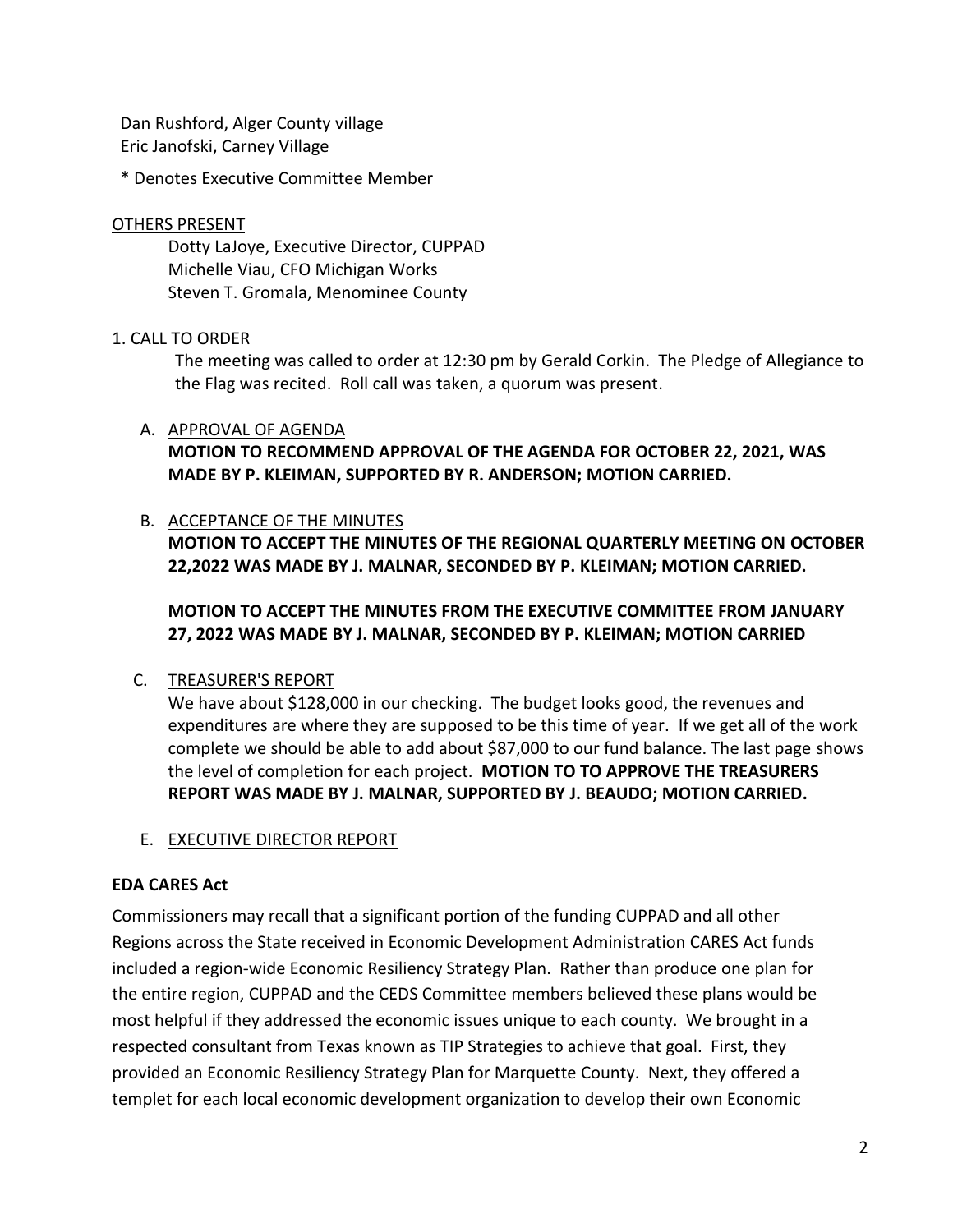Resiliency Strategy Plan with assistance from CUPPAD. In the end, Alger County, Delta County, Dickinson County, Menominee County, and Schoolcraft County will each have its own Economic Resiliency Strategy Plan.

Currently, we have about \$148,000 in EDA CARES Act funds available to accomplish the grant requirements. CUPPAD will be applying for a time extension on that grant.

# **Michigan Associations of Regions (MAR)**

The Michigan Associations of Regions (MAR) is taking steps toward getting the State to recognize Regions as agencies that can provide equitable delivery of statewide American Rescue Plan Act funds to all corners of the State. SB 704 was proposed to appropriate 150 million dollars in local parks projects. MAR wants to make sure the Regions can work with the Department of Natural Resources to distribute these funds and provide maximum impact to our local parks. To that end, MAR suggested boilerplate language that includes regional planning agencies in facilitating and selecting projects for that grant program.

# **Brownfield Redevelopment**

The State of Michigan's Brownfield grant and loan program called CUPPAD and inquired about potential brownfield redevelopment projects that included tribal-owned property. I described the Wells Township location in Delta County as being the most prominent in that it has a long history of industrial use. Still, if cleaned up, the site will become prime real estate located between the City of Gladstone and the City of Escanaba. There have been many discussions about the need for municipal water and sewer on the Wells Township site before economic growth can occur. I explained that there had been multiple environmental studies and environmental cleanup initiatives but what seems to be lacking is a local vision for redevelopment on that site. The State connected me with Kansas State University's Technical Assistance for Brownfields Program. We briefly discussed the Hannahville Indian Community-owned property in that location and how I didn't think the tribe was pursuing redevelopment opportunities for those sites at this time.

We agreed to reconvene with additional information such as a better-defined map showing property boundaries of proposed redevelopment that provides the ownership of those parcels; a list of possible stakeholders that include township, city, and county affiliation; and any engineering or environmental reports that can be shared. The next meeting is on March  $8<sup>th</sup>$  at 10:00 AM.

# F. NEW BUSINESS

# F1. EGLE Materials Management Grants to Counties

EGLE is currently offering grants to counties to help them transition from solid waste management to material management. A single county can apply for \$10,000 or a multi-county grant application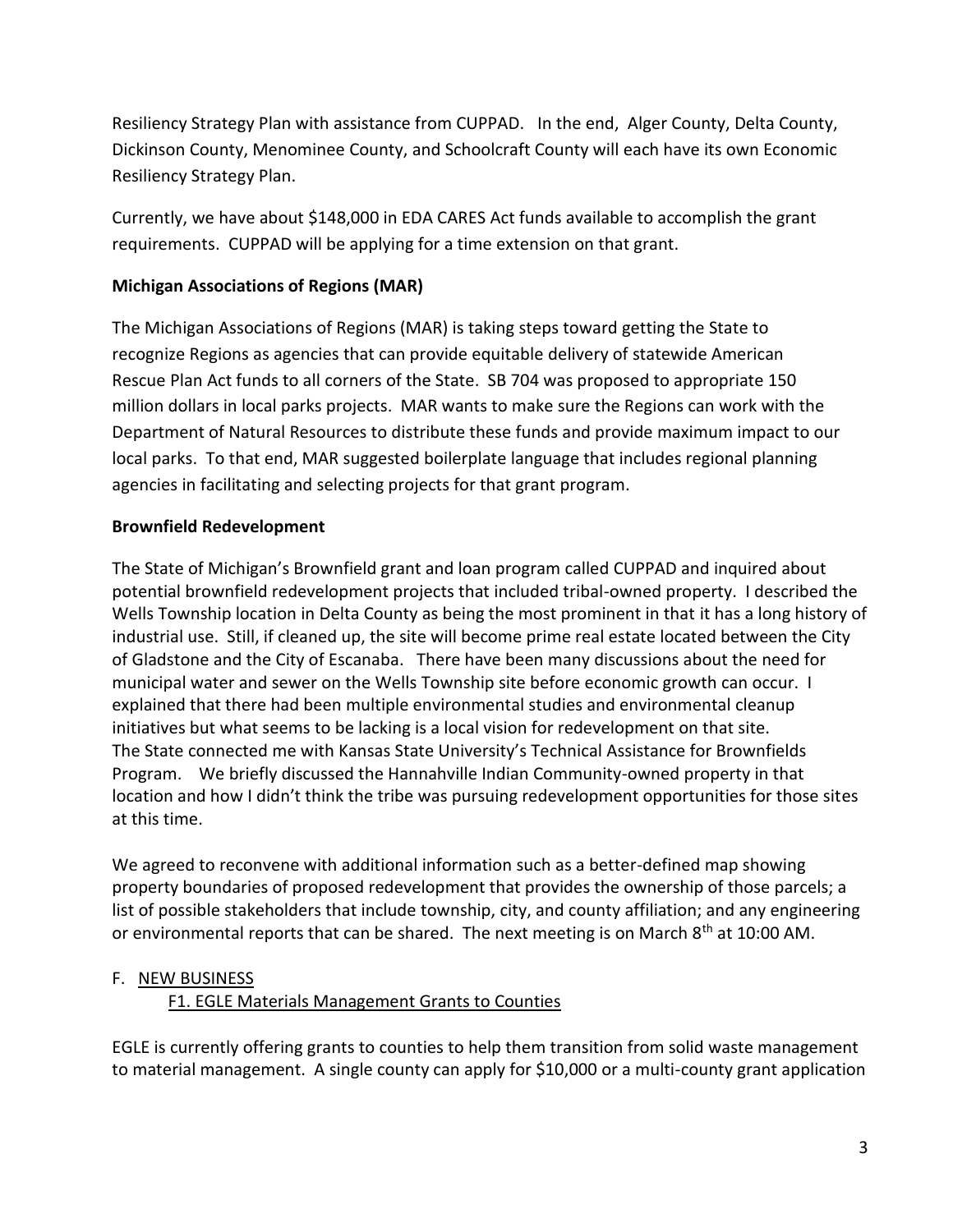qualifies for up to \$12,000 per County. Grants can be awarded to a specific county or a multicounty region of a Designated Planning Agency.

If counties want a Designated Planning Agency to coordinate and complete many activities, each County would be responsible for designating CUPPAD as their DPA in the grant application. Once the grant application is submitted and reviewed by EGLE, the agreement will be sent to the DPA with the official contract and boilerplate language. The DPA will act as the responsible party for completing the activities outlined in the Activities and Deliverables.

This is a pass-thru grant, and the grant funds are to be used to accomplish the required activities and deliverables.

# **Activities and Deliverables Include:**

1. Complete discussions on regional partnership opportunities for Materials Management Planning

2. The DPA will serve as the local contact for the Mega Data Project (State inventory of current solid waste management systems)

3. Promote municipal engagement in education and outreach activities for materials management planning.

4. Establish or continue the conversation with interested parties on materials management topics

# **Prepare Management Needs Assessment**

1. Review County Profiles developed through the Mega Data Project Such as deficiencies and opportunities within the current materials management programs and infrastructure throughout the counties

Review existing county/municipal agreements and ordinances related to materials management.

2. Determine changes and impacts due to potential legislative changes to Part 115, Solid Waste Management by evaluating potential impacts of the elimination of import/export authorization.

3. Determine if/how to integrate other substantial other sustainable

This grant is an excellent opportunity for counties and local units of government to become aware of these changes, understand new systems, and be ready for eventual legislation that will require materials management as an only option going forward.

CUPPAD can assist each County and request that they approve CUPPAD as their Designated Planning Agency and provide us with a contact person so we can work through the deliverables. CUPPAD will be requesting a meeting with the County Administrators and Boards of Commissioners to advance this opportunity across the central region.

# F2. Project Completion Report

A list of CUPPAD projects was discussed by the Commission. Commissioners agreed that CUPPAD needs to complete the projects they are currently under contract to perform before adding new projects. Included with the monthly budget report is the CUPPAD Grant Balance Report. Going forward, we will include a column stating the percentage of completion for each project.